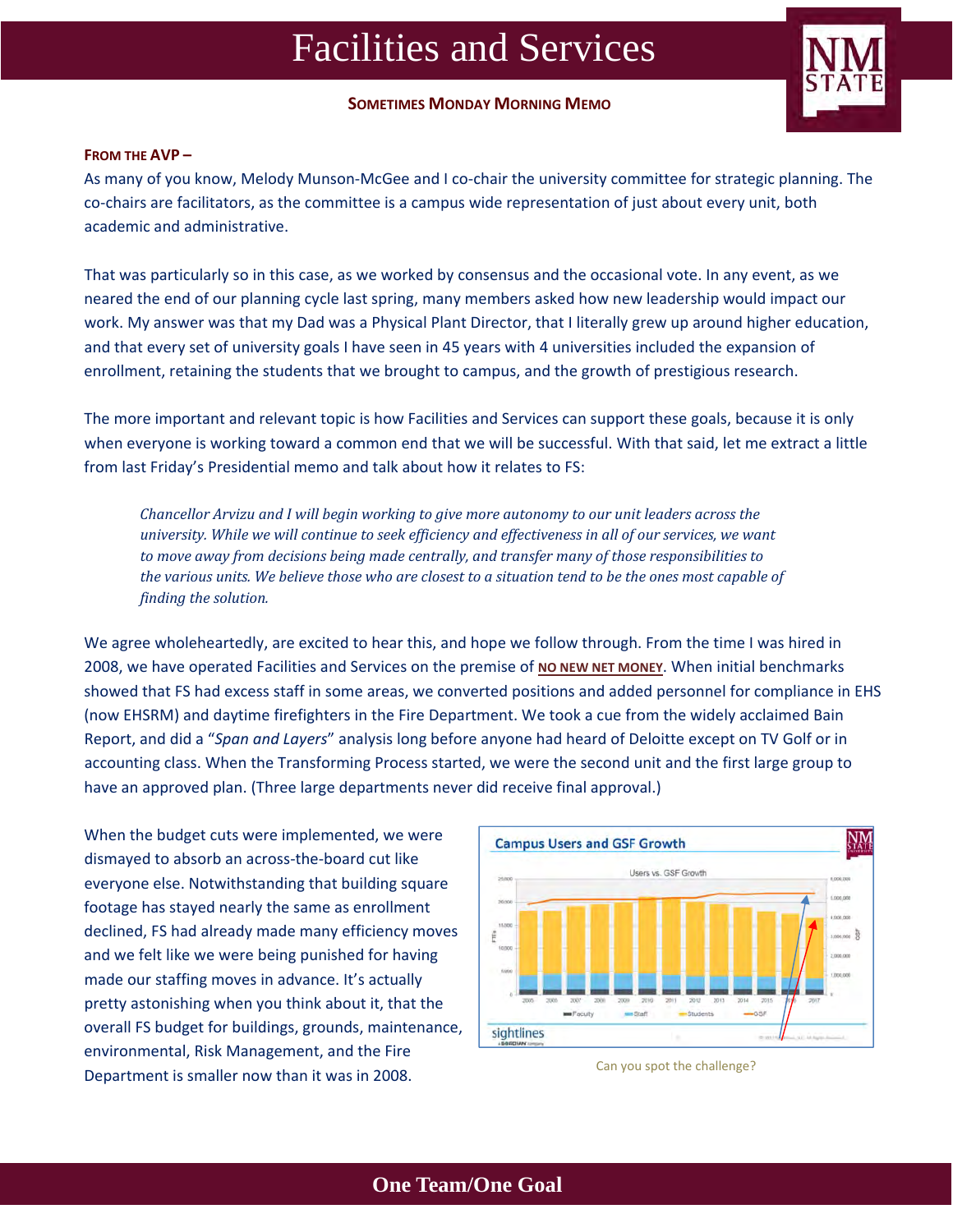*This all begins with our student recruitment efforts. As we increase the number of students enrolling at NMSU, we must then ensure we retain these students.*

How can FS help with this? The same way we always do, by keeping our eyes open, sprucing up, fixing up, and planting in those areas where we can make the biggest visual impact. FS generally limited budget cuts in the grounds department for just this reason, although they too have suffered with the waiver process and the long lead times for hiring. We should continue to be a helpful department – smile and speak to everyone, give directions when they look lost, pick up a piece of trash on the ground when you see it.

*We must also improve our research portfolio. Our mission as a land‐grant institution is to provide education, research and outreach to the people of New Mexico. Increasing our research operation allows us to attract the very best faculty members from around the world, which then benefits our students and the education we provide.*

We can help with this one in ways that are not as readily apparent. Dr. Luis Cifuentes has just started with NMSU as the new Vice President of Research, and FS leadership will be meeting with him to look for synergistic opportunities. One thing done elsewhere but not so much here is the cluster hire, which quite frankly requires available space – and our space management program is still in its infancy. Flexible laboratory space is also helpful in other ways, as is a more robust infrastructure than we have available in many areas. There are many opportunities for Project Development and Engineering, Facility Operations, and Environmental Health Safety and Risk Management to improve our partnership with research, particularly when we know of grant opportunities in advance, and we will be working to align our deferred maintenance replacement with research goals.



The NMSU mission is education, research, and outreach, and our job is to support those efforts to the best of our ability and resources.

If the strategy is to increase enrollment by recruiting out of state, our role is to build or renovate attractive places for them

to live; if the goal is to establish additional research initiatives, we should figure out how to partner with researchers to add the supporting infrastructure quickly and at a reasonable cost; if NMSU seeks to add distance education classes, we can work with ICT on installing improved technology.

NMSU does not exist just so that Facilities and Services can build and repair buildings, put out fires, or clean up hazardous chemicals; we are here to support the mission and the strategies laid out by leadership to accomplish the goals of the university.

Do that, and life is good (it's good anyway).

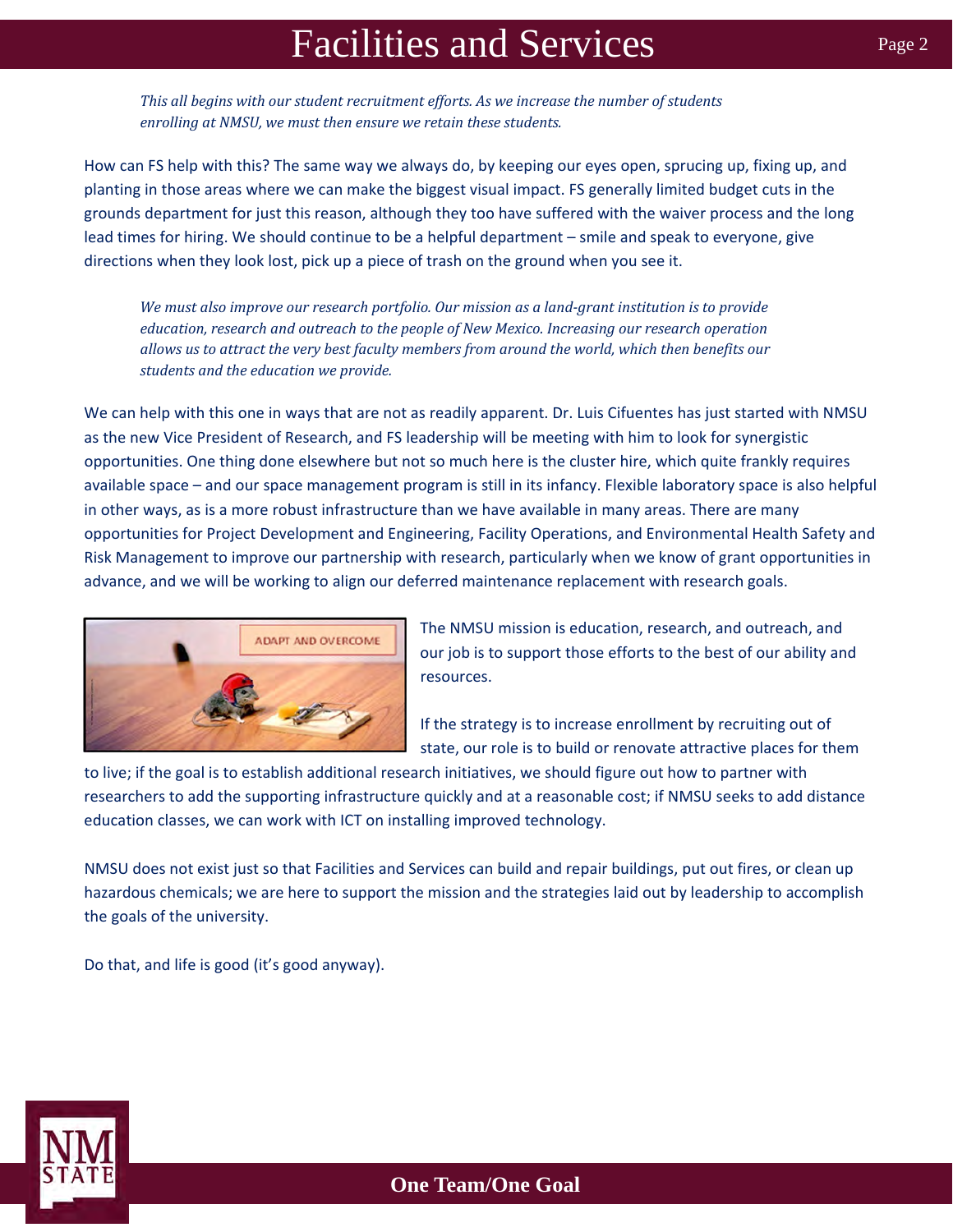### **COMMTECH TRANSFORMATIONS**

While we are on the subject of institutional support, I would ask that everyone think back a minute about the James Cole / Commtech Transformation reports. In his final Environmental Scan, he concluded by writing the following about Administration and Finance:

*The Compliance and Protection role appears to be the paramount concern of the Division. The Stewardship role is seen as almost as important as that of Compliance and Protection. The customers and employees would say that the Service and Support role takes a distant third place in policy making and in the way the Division performs.*

Obviously, we always want to be compliant, but we also need to help people find answers to their problems. Interim President Pacheco said it best: find a way to get to **YES**.

### **SCHOLARSHIP FUND**

Are you currently taking 3 or more credits as an undergraduate student at New Mexico State University and an employee at Facilities and Services? If yes, please send an email to sumolina@nmsu.edu with your name and Aggie ID to verify that you meet the requirements for the Facilities and Services Employee Scholarship. In order to qualify for the scholarship, you'll need to have a current application on file for Scholar Dollar\$. Please visit the Scholar Dollar\$ website https://scholarships.nmsu.edu/ to apply.

Suzanne Montes and I established this scholarship to support Facilities and Services employees who are attending college and can use some assistance for books, tuition, supplies, etc. Last semester we were able to provide 8 scholarships to Facilities and Services employees. If you would like to contribute to the Facilities and Services Employee Current Use Scholarship Fund, please visit http://advancing.nmsu.edu/annual‐giving/faculty/staff‐ payrollgiving. You can give as little as \$5.00 per month through Payroll Giving, and we hope that Facilities and Services can count on your support.

### **EMPLOYEE FUND**

Also, you may recall that several of us have talked about starting an employee fund so that funds are available and ready when we want to send cards and flowers to an employee that has experienced a personal loss.

| и Мехісо<br>te University                                                           | <b>Reparation of President Authorities (Inc.)</b><br>Cif<br><b>Add New Contribution</b> |                                                                                                                                                                                                                                                                              | × | Welcome, Glen.                  | <b>Q</b> Holp | $Sr$ Log |
|-------------------------------------------------------------------------------------|-----------------------------------------------------------------------------------------|------------------------------------------------------------------------------------------------------------------------------------------------------------------------------------------------------------------------------------------------------------------------------|---|---------------------------------|---------------|----------|
| ree Information<br>tupold, Glen-<br>600425772<br>ube unmindulations<br>ontributions | Fund<br>Contribution<br>(per pay period)<br>Start date<br>End date                      | fac<br>Facilities and Services Employee Current Use Scholarship<br>Facilities and Services Employee Fund<br>Faculty Women's Scholarship<br>Faculty and Staff Awards-ACES<br>Foreman Faculty and Staff Excellence Awards<br>Hispanic Faculty Staff Caucus Student Recognition |   | ddress:<br>88012-7303<br>d Date |               |          |
| <b>McConough Employee Rect</b>                                                      |                                                                                         | Submit<br>O Cancel                                                                                                                                                                                                                                                           |   |                                 |               |          |

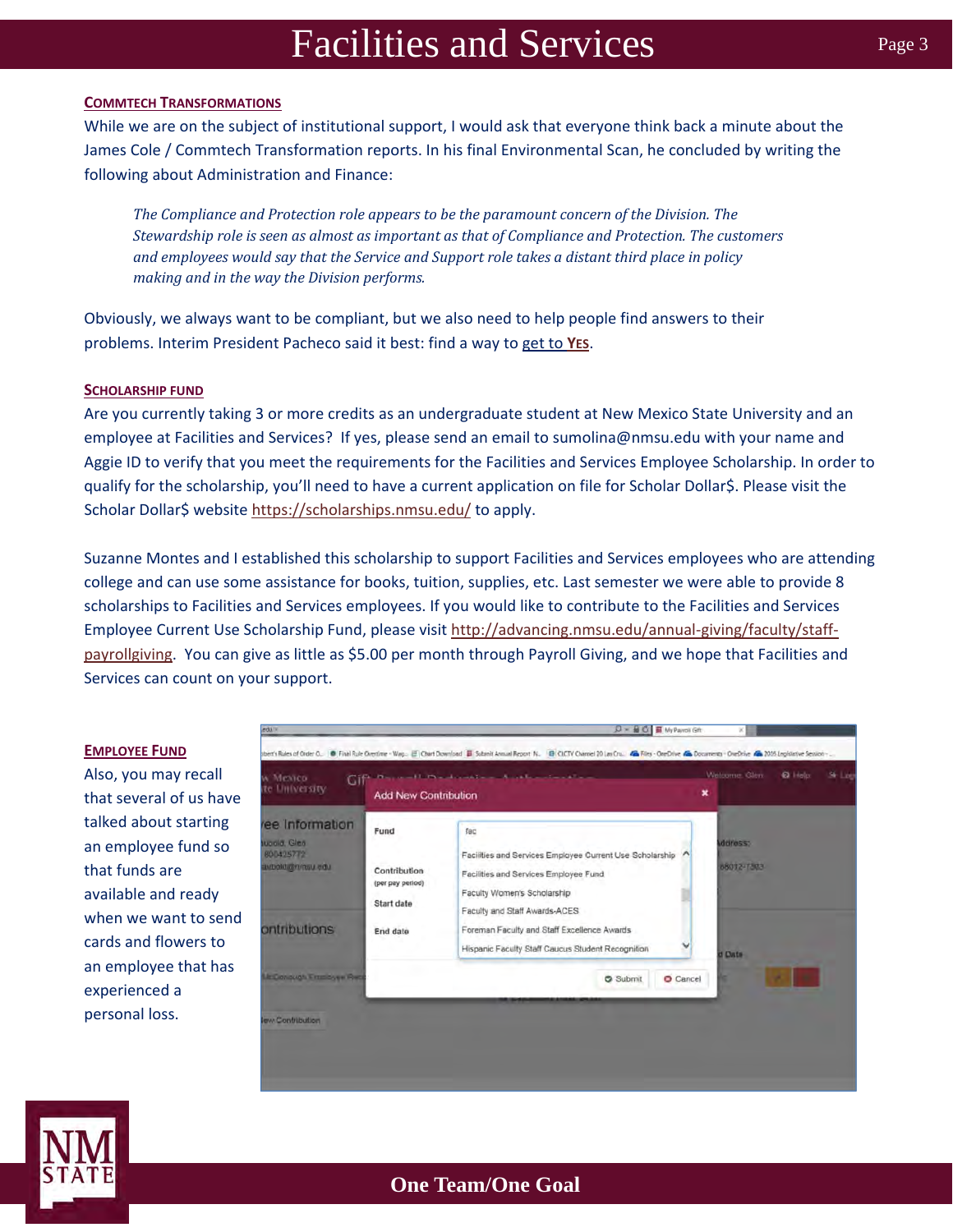This came up with Josh Moe's recent injury after he had an immediate need for help with a hotel room for his family in Albuquerque, and we decided to pay first and seek donations later.

We have now set up the Facilities and Services Employee Fund.

If you want to help defray Josh's costs, and if you want to donate to the either the scholarship or the employee fund, you may do so at the same website. The screenshot above shows you how. http://advancing.nmsu.edu/annual‐giving/faculty/staff‐payrollgiving.

The FS Internal Advisory Council will be asked to write up some rules for the use of the "Flower Fund" and we will ask FS HR to help manage it.



### **EQUIPMENT MUTINY**

Most of you know that I do my best to apply unemotional logic at all times under Rule #1 that there will always be time to panic later. If I were not logical, however, I might think that we have had a run of bad luck rather than a statistical anomaly consisting of an electrical system insurrection and a roofing membrane rebellion.

The recent downpour seemed to hover directly above the leak repairs at EC1, and the emergency response was provided by many: Custodial Services sent **OSCAR ESCARCEGA**, **PHILIP CORDERO**, **MARIA OLIVAS**, **LUCERO NAVARRO**, and **NICK TELLEZ**; Project Development and Engineering staff were **JON PADILLA** and **ALTON LOONEY**; response from the NMSU Fire Department included Chief **JOHNNY CARRILLO**, Captain **KELLEN TARKINGTON**, Firefighter **RICHARD LARGENT**, as well as students **DOMINIC ANDERSON**, **ETHAN KLEIN**, **SERAI KNIGHTON**, **SANDRO R**, **ISAIAH TELLES**, **OZZIE GORBITZ**, and **ROGELIO HERNANDEZ**.

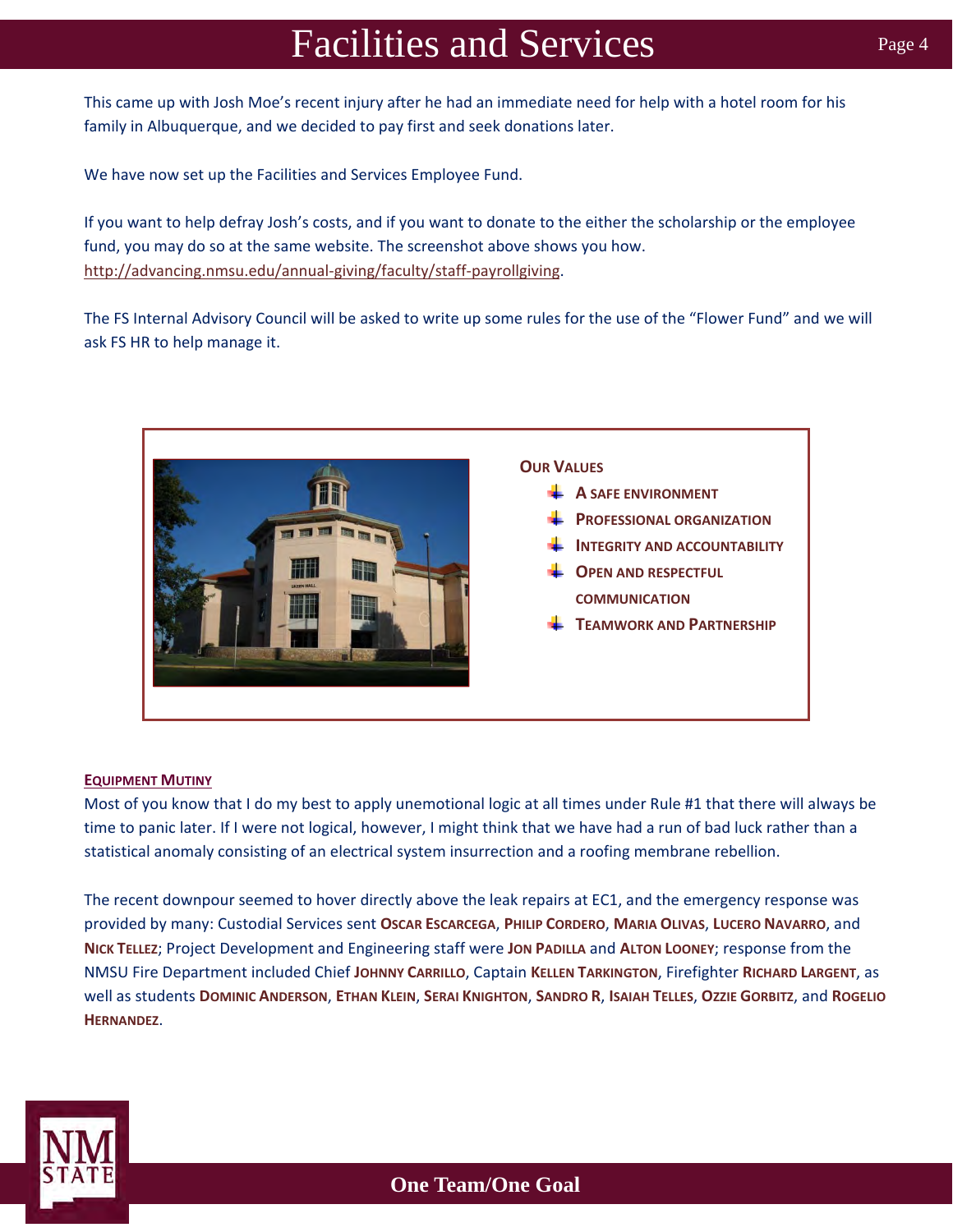The really ironic thing about this was the Fire Department had numerous simultaneous calls, this was from their call log:

- 7:19pm Fire Alarm at 3501 Arrowhead at ECHS
- 7:46pm Rescue on top of A Mountain
- 7:56pm Flooding at EC I

- 8:27pm Fire Alarm at Gerald Thomas
- 8:42pm Fire Alarm at Barnes and Nobel
- 9:14pm Fire Alarm at Chamisa Village

Somehow, they found a way to get it all done!









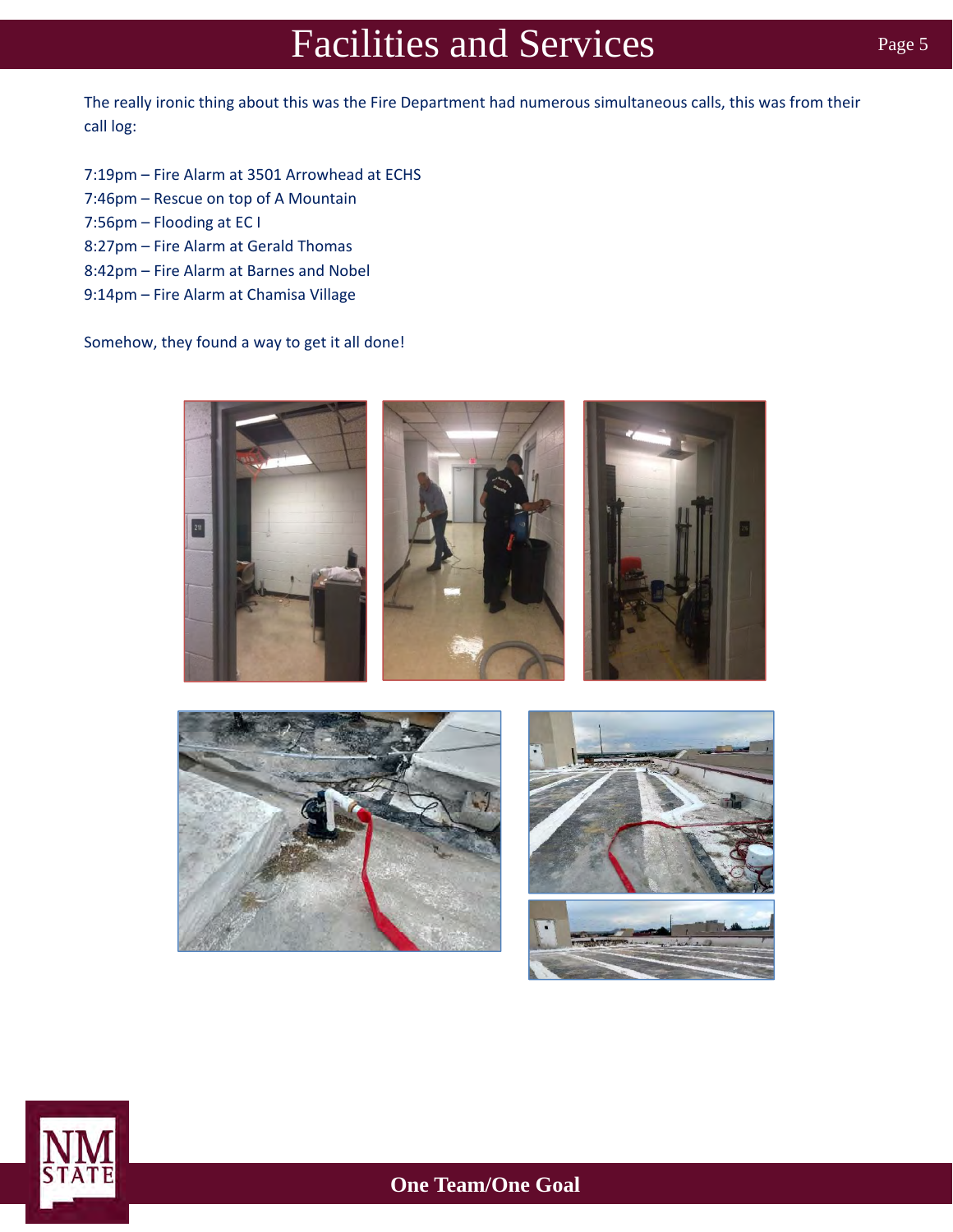#### **RECOVERY FROM ELECTRICAL ISSUES**

We are still plagued from fallout from the single-phase condition on the campus electrical distribution system, and we have outside consultants working with in‐house engineering to make sure nothing is overlooked. This is a little bit akin to working on a plane while it's flying in the air, and we appreciate everyone's patience knowing that it's finite. We want to thank the electrical system crew that worked this past Saturday, **TIM DOBSON**, **DALE HARRELL**, **AL FLORES**, **OMAR LUCERO**, **JONATHON CARDENAS**, **JESUS LUCERO**, **PEDRO FELIX**, **MARCO RODRIGUEZ**, and **ALFREDO ACEVEDO**. To reiterate an earlier comment, continue to work methodically and safely. We will fix the electrical issues, people can't always be repaired and can never be replaced.



### **'ROUND AND 'ROUND WE GO**

New Mexico Department of Transportation continues with plans to rework the entrance roads to campus.

This will be one of the biggest changes to campus that many will see. NMSU has established a coordination committee led by University Architect Heather Watenpaugh and University Engineer Dale Harrell that is working on ideas for the entrance, alongside with city leaders, the Chancellor, and the President. If you've seen those giant boots on the highway by UTEP, you get the idea.

Incidentally, those boots by UTEP reportedly cost \$500,000 each.

Ideas that are still floating around and looking for \$\$ to complete ->





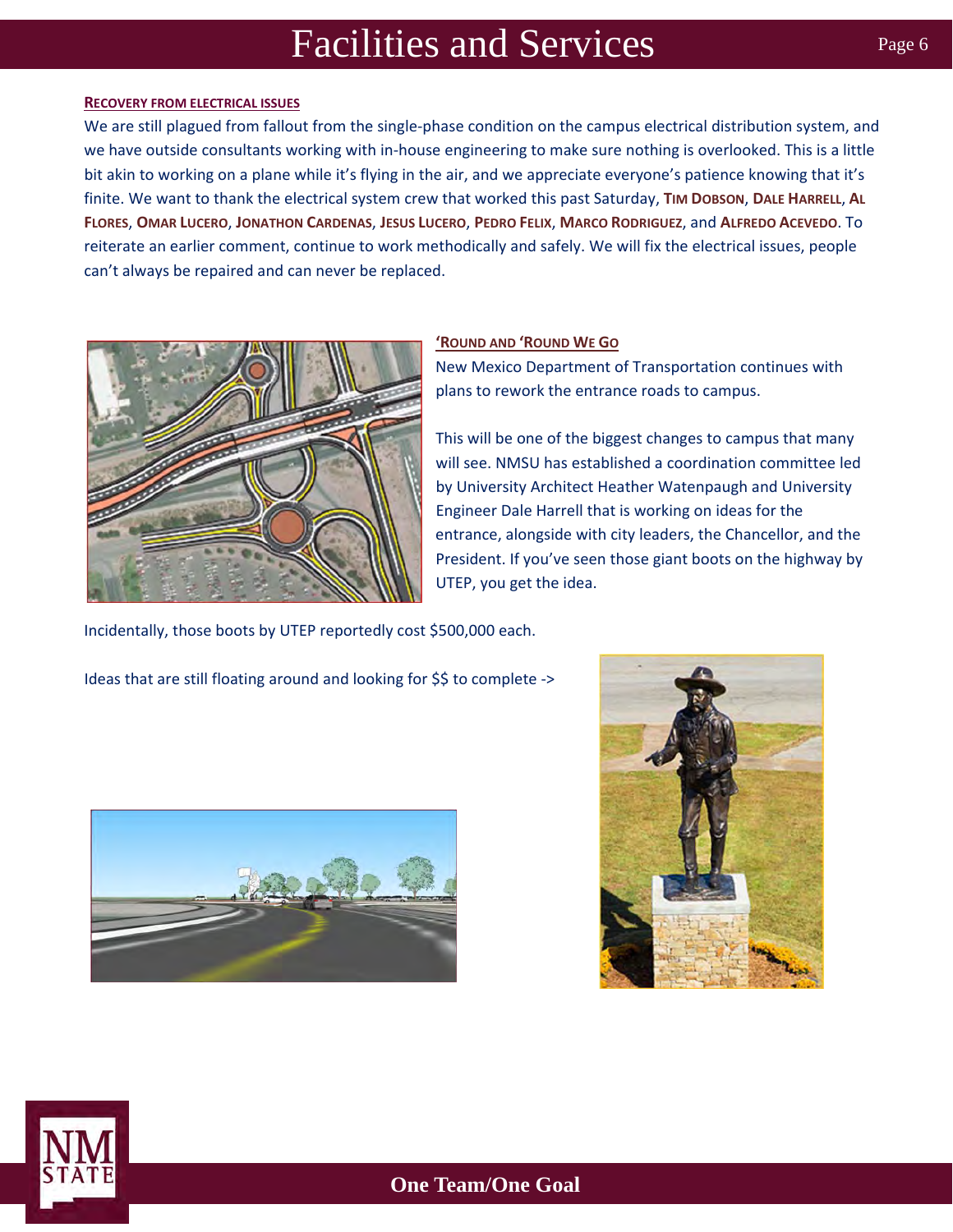### **PAY ME NOW OR PAY ME LATER**

Some of you may remember this Fram oil filter commercial that ends with, "*You can pay me now or pay him later.*" The message in the commercial was simply that you can pay for inexpensive maintenance with a new oil filter now or expensive repairs engine repairs later; ultimately, you have to do one or the other when the laws of physics take over.

### https://www.youtube.com/watch?v=Ij1yDpfZI8Q



Taking care of little things before they become big things is a life lesson.

As most of you know, Facilities and Services benchmarks performance measures with APPA, the Higher Education Facilities Officers association; with Sightlines, a 3<sup>rd</sup> party benchmarking firm; we

conduct an Annual Customer Service Survey; and this year, Facilities and Services conducted a 360 Degree Supervisory Review.

We always publish the results. If you can't handle the answer, don't ask the question. This chart above is the latest.

Some years ago, at a session at the annual conference of the National Association of College and University Business Officers (NACUBO), the presenters asked a number of questions of the university business officer. For each question, they asked for a show of hands from those who knew the answer: How much is the endowment? The annual operating budget? Research expenditures? For each question, large numbers of hands shot up, until they got to this: What is the valuation of your facilities?

The point is that the single biggest investment for just about every campus, except perhaps for those with really large endowments, is the buildings and facilities. We need to take care of that investment (the answer is \$1.3 billion).

We may save now, but we will pay later.